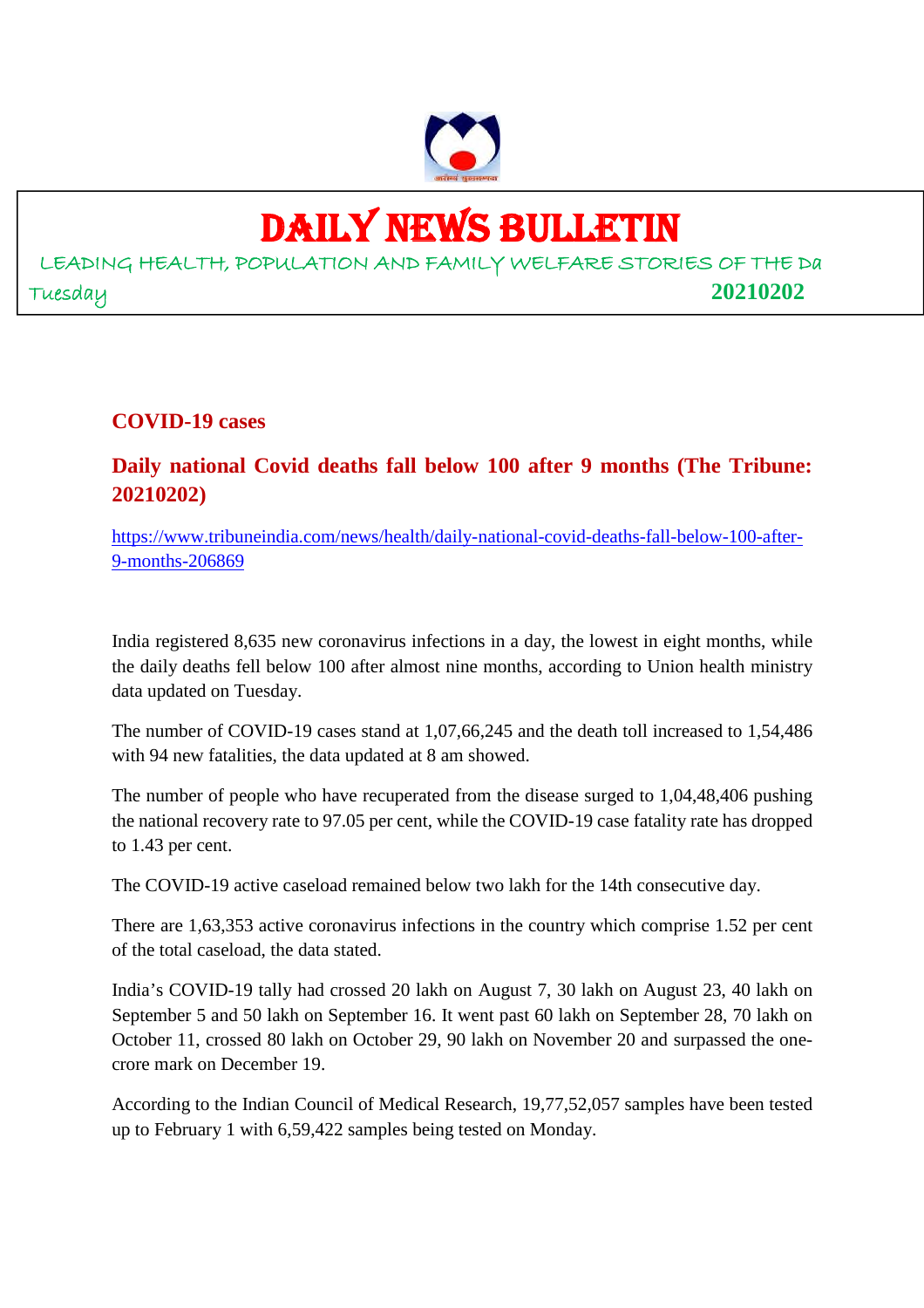The 94 new fatalities include 27 from Maharashtra, 17 from Kerala, seven from Tamil Nadu, six from West Bengal, five from Chhattisgarh, four each from Uttarakhand, Haryana and Uttar Pradesh, and three each from Delhi, Karnataka and Puducherry.

A total of 1,54,486 deaths have been reported so far in the country including 51,109 from Maharashtra, 12,363 from Tamil Nadu, 12,220 from Karnataka, 10,856 from Delhi, 10,179 from West Bengal, 8,662 from Uttar Pradesh and 7,154 from Andhra Pradesh.

The health ministry stressed that more than 70 per cent of the deaths occurred due to comorbidities.

"Our figures are being reconciled with the Indian Council of Medical Research," the ministry said on its website, adding that state-wise distribution of figures is subject to further verification and reconciliation.

#### **Surgery Knee replacement**

#### **This alternative surgery may prevent total knee replacement (The Tribune: 20210202)**

https://www.tribuneindia.com/news/health/this-alternative-surgery-may-prevent-total-kneereplacement-206373

Total knee replacement is frequently performed on older patients with end-stage disease and limited mobility

An underused type of knee surgery in younger patients shows considerable success in reducing the need for total knee replacement, a new study suggests.

The surgery, named high tibial osteotomy, is a knee surgery aimed at younger patients in the earlier stages of knee osteoarthritis, according to the study published in CMAJ (Canadian Medical Association Journ

"One of its goals is to prevent or delay the need for knee replacement," said co-author Trevor Birmingham from the Western University in Canada.

"In some ways, it's like performing a front-end alignment on your car to stop asymmetric wear on your tires and increase their longevity," Birmingham added.

Knee osteoarthritis is a common cause of pain and disability and puts tremendous burden on health care systems. Total knee replacement is frequently performed on older patients with endstage disease and limited mobility.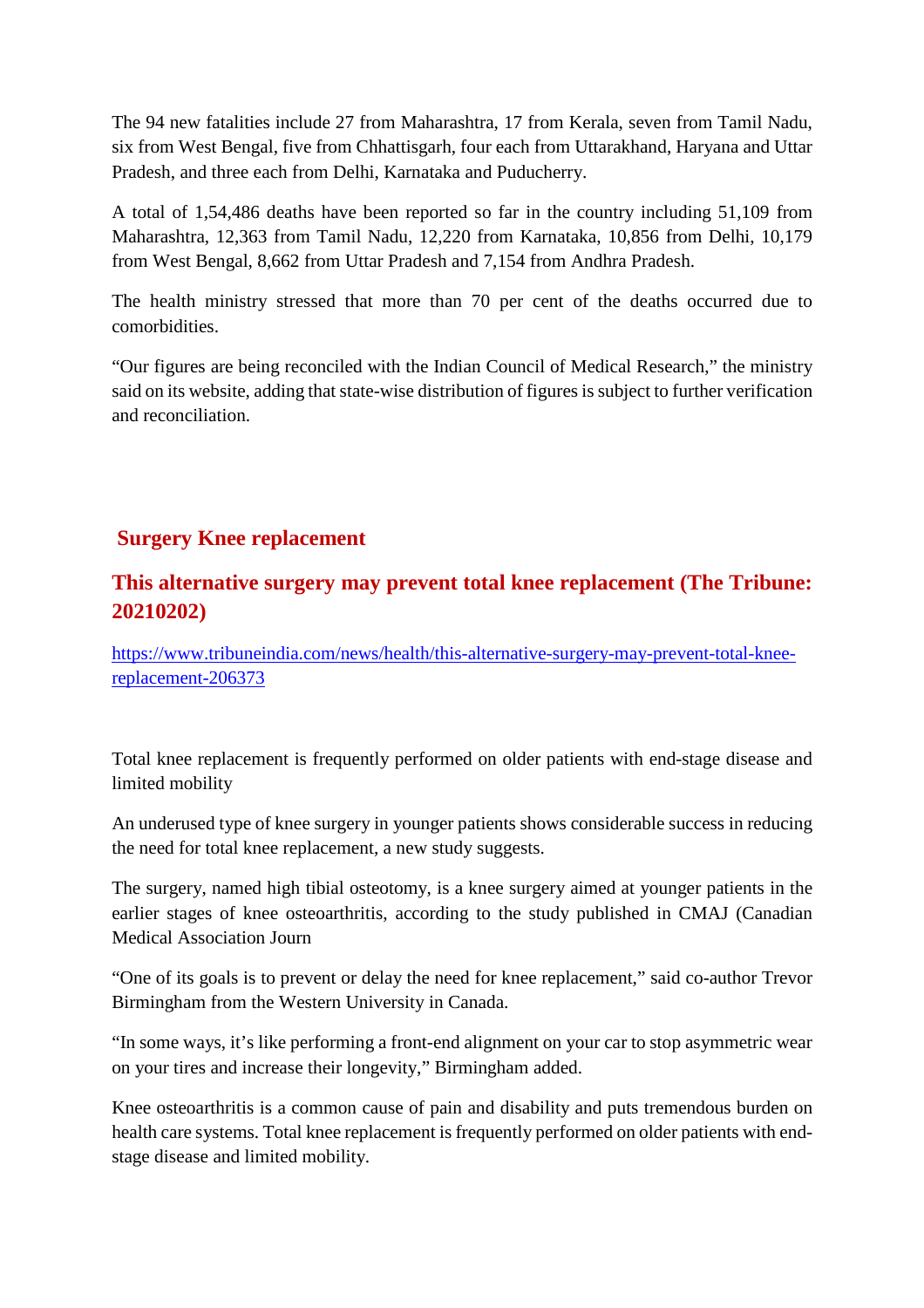Of the patients in this study getting high tibial osteotomy (643 knees in 556 patients), 95 per cent did not need a total knee replacement within 5 years, and 79 per cent did not get a total knee replacement within 10 years.

Even in patients traditionally not considered ideal candidates for high tibial osteotomy (e.g., women and patients with later-stage disease), about 70 per cent did not get a knee replacement within 10 years.

The procedure is particularly suitable for people who are younger, have less severe joint damage and who may be more physically active.

"Those patients especially contribute to the burden of knee osteoarthritis," the researchers said.

"There is a treatment gap between exhausting non-operative treatments and appropriateness for joint replacement, resulting in many years of pain, lost productivity and associated costs," they added.

#### **Antibiotic**

#### **Antibiotic may improve depressive symptoms in people with low-level inflammation: Study (The Tribune: 20210202)**

https://www.tribuneindia.com/news/health/antibiotic-may-improve-depressive-symptoms-inpeople-with-low-level-inflammation-study-205141

Minocycline helped in improving depressive symptoms in patients with treatment-resistant depression with low-grade peripheral inflammation, say researchers

Antibiotic may improve depressive symptoms in people with low-level inflammation: Study

Photo for representational purpose only.

While antibiotics are widely used to treat bacterial infections and other illnesses, a new research suggested that minocycline, an antibiotic with anti-inflammatory properties, improved depressive symptoms in patients with low-grade peripheral inflammation.

The findings of the study were published in the journal 'Neuropsychopharmacology'.

According to the study led by King's College London researchers minocycline helped in improving depressive symptoms in patients with treatment-resistant depression with low-grade peripheral inflammation.

In a four-week randomised clinical MINDEP (Minocycline in Depression) trial, 39 patients with major depressive disorder were recruited from services linked to South London and Maudsley NHS Foundation Trust and via public advertisement.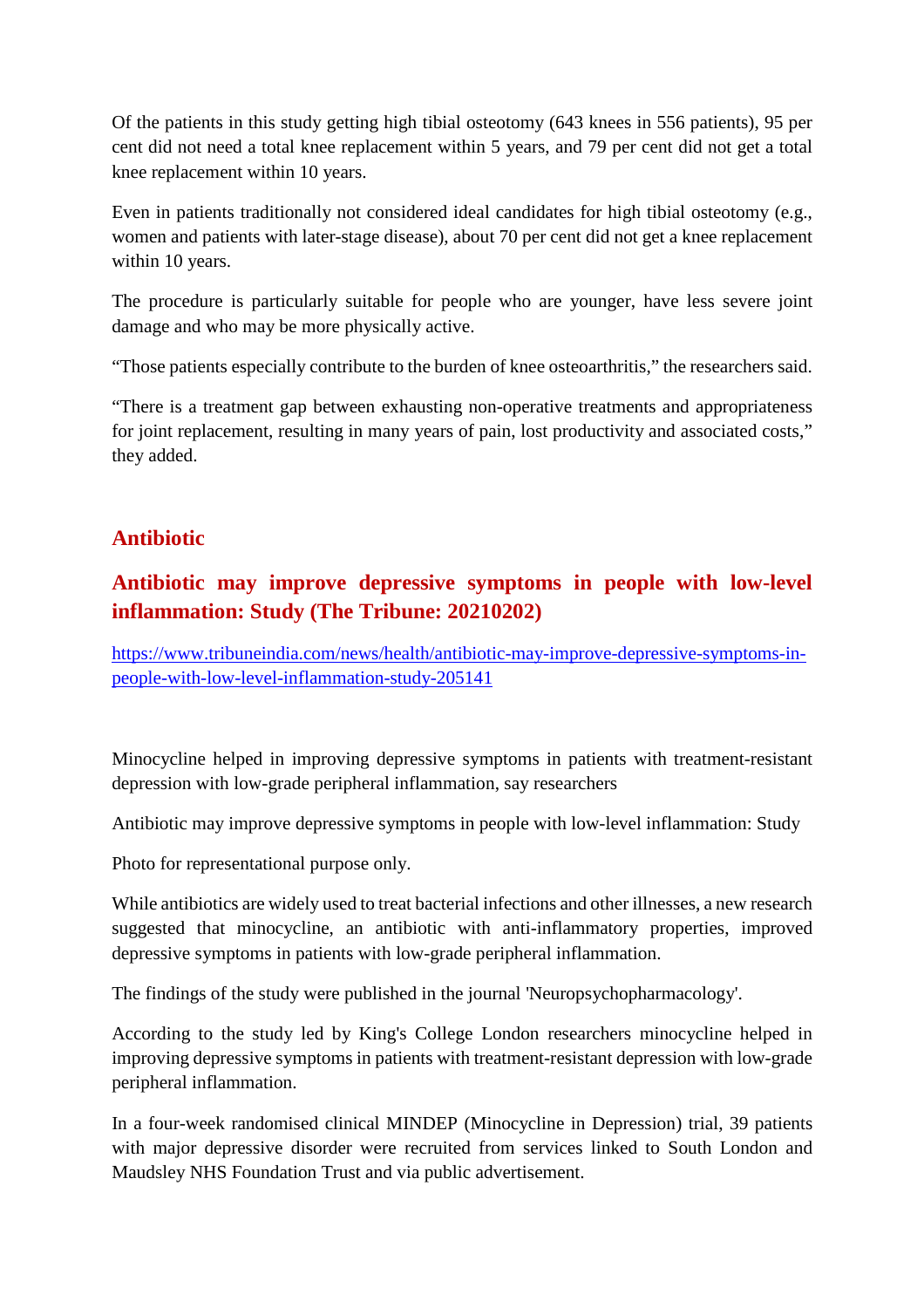The trial took place at the NIHR/Wellcome Trust King's Clinical Research Facility at King's College Hospital. The patients, who were taking their routine antidepressant treatment, were split into two groups, one group took daily a placebo (sugar pill) tablet while the other group took daily minocycline alongside their routine treatment for 4 weeks.

Both groups showed similar, significant improvement in depressive symptoms as measured by the Hamilton Depression (HAM-D) Rating Scale. However, patients with higher C-reactive protein (CRP) levels, indicating low-grade inflammation, showed greater improvement in their depressive symptoms when taking minocycline.

Author Dr Valeria Mondelli, Clinical Reader in Psychoneuroimmunology at Institute of Psychiatry, Psychology and Neuroscience, King's College London, and Principal Investigator of the trial said, "Our findings are very exciting because we are showing that patients with increased levels of C reactive protein (an inflammatory biomarker) show good response in terms of reduction of depressive symptoms following treatment with minocycline."

"Of the many patients with depression who do not respond to usual antidepressant treatment, we have shown in previous studies that in at least two-thirds of patients this could be due to the increased levels of inflammation. Now, with this study, we are identifying a potential new effective treatment for these patients," Mondelli added.

Predicting response patients underwent a blood sample to measure biological markers and a clinical assessment at the baseline visit and within 14 days of the trial ending.

Researchers also found that levels of two biological markers, CRP and IL-6, can be used to predict minocycline response in depression. The study identified a specific threshold of CRP levels which is associated with the antidepressant effect of minocycline treatment.

Another inflammatory marker, interferon-gamma, was reduced by the treatment with minocycline but not by placebo, suggesting specific pathways mediating the effects of minocycline on depressive symptoms.

Dr Mondelli said, "We also identified the threshold of CRP levels that is associated with response to this anti-inflammatory treatment. This is very important as we may be able to identify with an easy blood test those patients who are going to benefit from treatment with an anti-inflammatory medication which is already used for other medical conditions and therefore easily available."

Dr Maria Antonietta Nettis, lead author and Clinical Research Associate at Institute of Psychiatry, Psychology and Neuroscience, King's College London, said, "Integrating the measurement of biological markers such as CRP in patients' first assessments could help in identifying potential responders to minocycline, which could be a relatively safe and welltolerated addition to treatment in immune-related depression."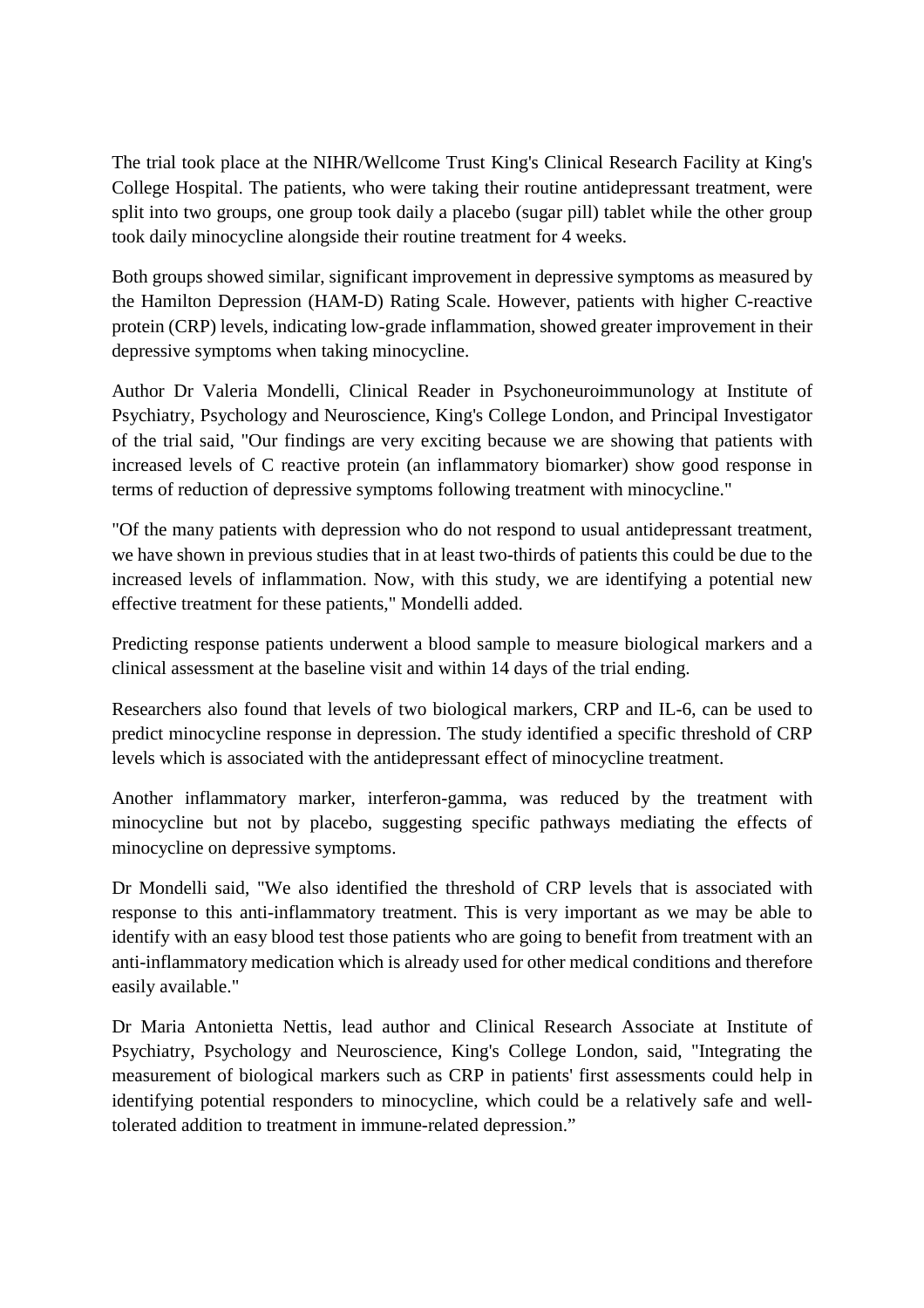Although replications in larger samples are needed, the researchers believed that their study has a potentially important clinical impact, as they moved a step towards the identification of personalized treatments for Major depressive disorder (MDD). ANI

#### **Asthma**

#### **Asthma can be prevented by consuming omega-3 fatty acids (The Tribune: 20210202)**

https://www.tribuneindia.com/news/health/asthma-can-be-prevented-by-consuming-omega-3-fatty-acids-205140

1.1 million Children – 1 in 11 – in the UK are currently receiving treatment for asthma

Researchers during a recent study have found that by higher dietary consumption of long chain omega-3 fatty acids during childhood, the risk of developing subsequent asthma reduces in children carrying a common gene variant.

The study, led by the Queen Mary University of London, is in collaboration with the University of Bristol and the University of Southampton, UK, and Karolinska Institutet, Sweden.

In the UK, 1.1 million children (1 in 11) are currently receiving treatment for asthma and most adult asthma begins in childhood. The NHS spends around £1 billion a year treating and caring for people with asthma.

Senior author, Professor Seif Shaheen from the Queen Mary University of London, said: "Asthma is the most common chronic condition in childhood and we currently don't know how to prevent it. It is possible that a poor diet may increase the risk of developing asthma, but until now most studies have taken 'snap-shots', measuring diet and asthma over a short period of time. Instead, we measured diet and then followed up children over many years to see who developed asthma and who didn't.

"Whilst we cannot say for certain that eating more fish will prevent asthma in children, based on our findings, it would nevertheless be sensible for children in the UK to consume more fish, as few currently achieve recommended intake."

Fish is of particular interest because it is a rich source of the long chain omega-3 fatty acids, eicosapentaenoic acid (EPA) and docosahexaenoic acid (DHA), which have anti-inflammatory properties.

The study, published in the European Respiratory Journal, used data from a large UK birth cohort, children of the 90s, which recruited mothers who were pregnant in the early 1990s and has been following up their offspring ever since. They analysed the association between intake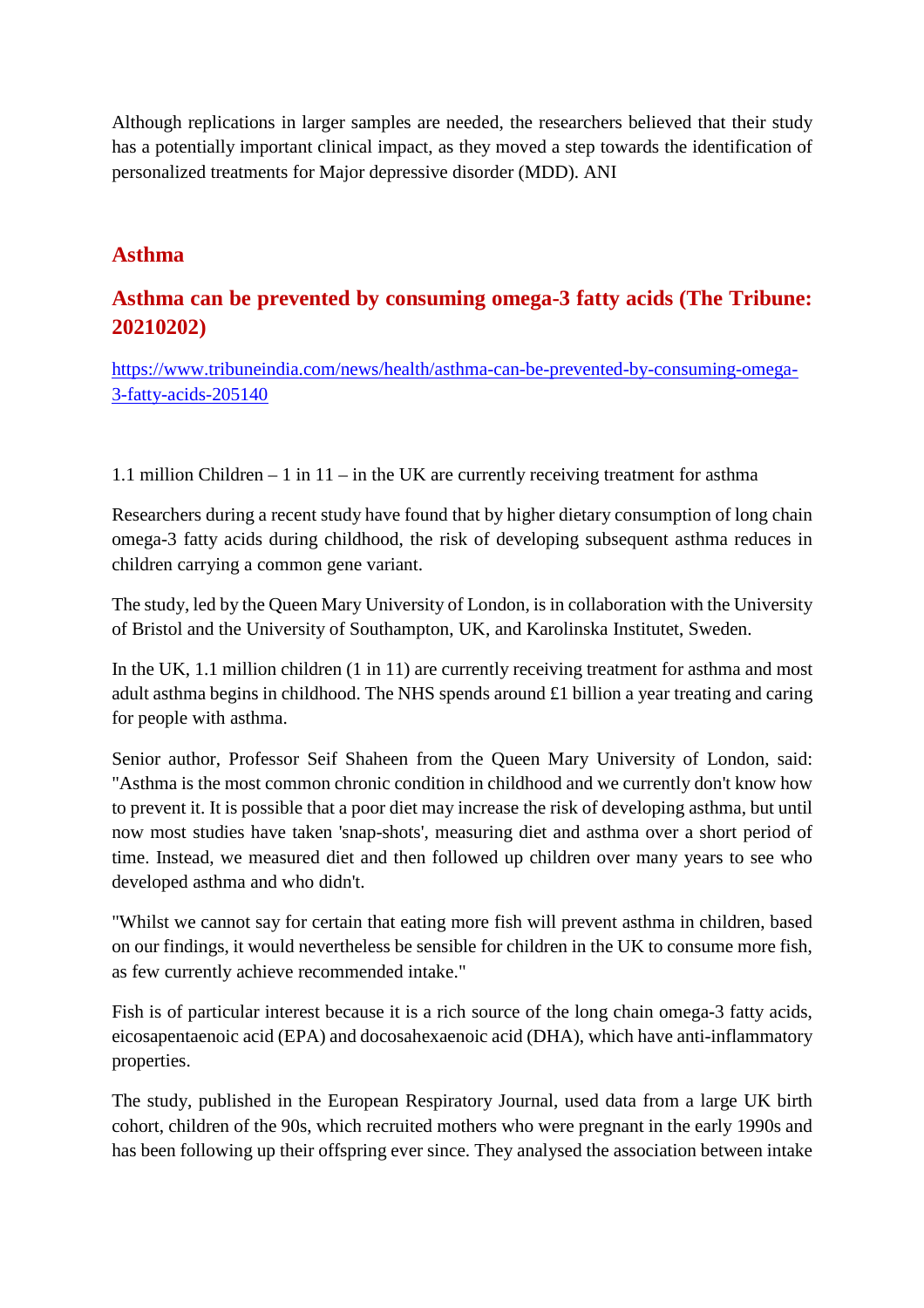of EPA and DHA from fish at 7 years of age (estimated by food frequency questionnaires) and incidence of new cases of doctor-diagnosed asthma at 11-14 years of age.

Long chain omega-3 intake from fish was not associated with asthma in the cohort as a whole (4,543 people). However, the team looked in more detail at children with a particular genetic make-up. More than half of the children carried a common variant in the fatty acid desaturase (FADS) gene which is associated with lower levels of long chain omega-3 fatty acids in the blood.

In these children, a higher dietary intake of long chain omega-3 fatty acids was associated with a lower risk of asthma. The risk was 51 per cent lower, comparing those in the top quartile of long chain omega-3 intake with those in the bottom quartile.

Furthermore, this finding was also found in an independent birth cohort study in Sweden (BAMSE).

As they have only found an observational association, the researchers caution that they cannot say for certain that a higher intake of long chain omega-3 fatty acids in childhood can prevent the subsequent development of asthma. The next step is to see if higher intake is also associated with a lower risk of exacerbations in children who already have asthma.

The project was funded by the Rosetrees Trust and The Bloom Foundation. The UK Medical Research Council, Wellcome and the University of Bristol provide core support for Children of the 90s. ANI

#### **Diseases (Hindustan: 20210202)**

https://epaper.livehindustan.com/imageview\_612050\_53538942\_4\_1\_02-02-2021\_6\_i\_1\_sf.html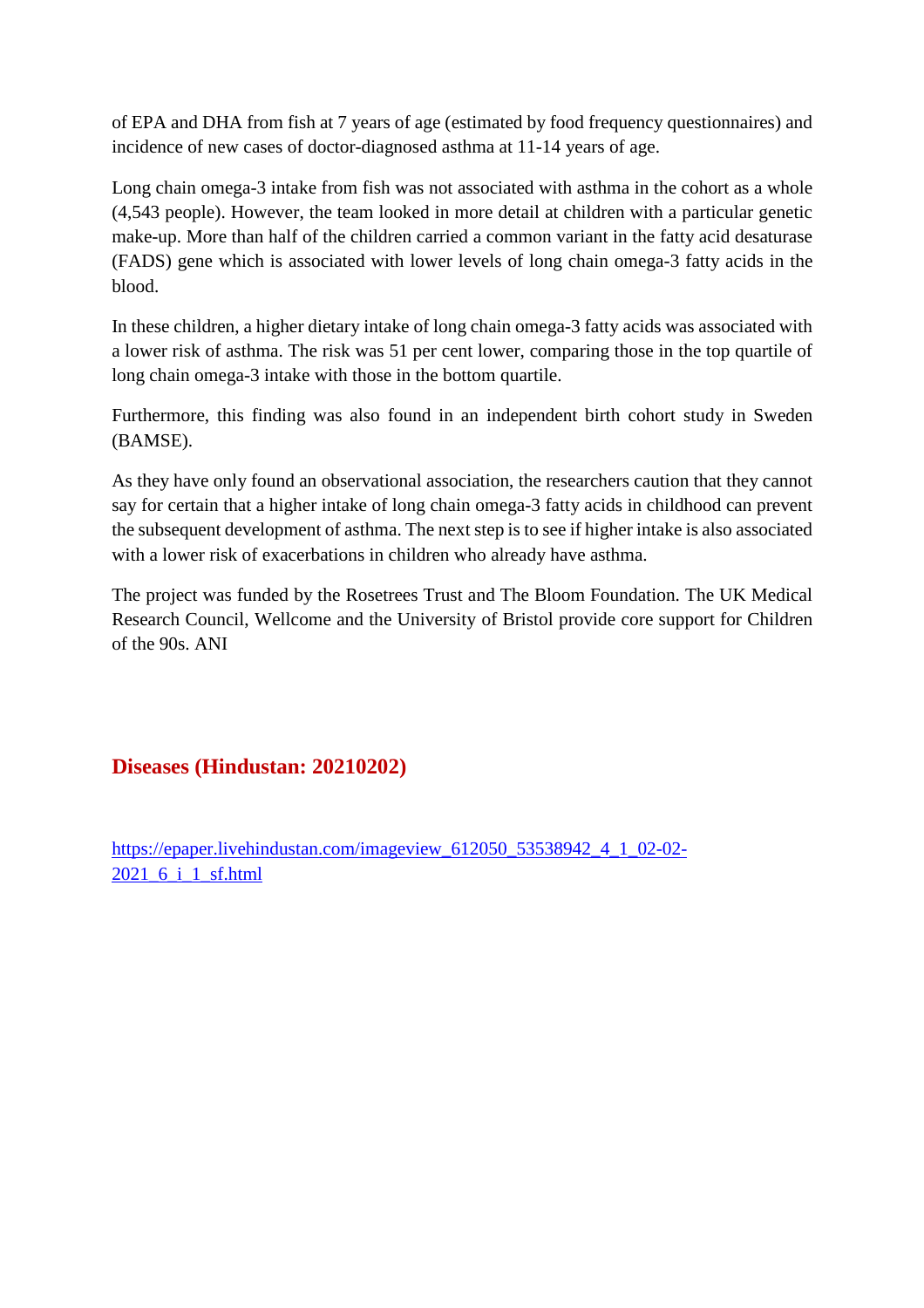# आत्मनिर्मर स्वस्थ मारत से बीमारियों का मुकाबला

बजट में स्वास्थ्य सेवाओं के बुनियादी ढांचे को मजबूत करने के लिए प्रधानमंत्री आत्मनिर्भर स्वस्थ भारत योजना का ऐलान किया है। इसके जरिये बीमारियों की रोकथाम, इलाज और निगरानी सेवाओं को मजबूत बनाया जाएगा। इससे भविष्य में महामारी का सामना करने के लिए स्वास्थ्य तंत्र सक्षम होगा।

#### नई दिल्ली तिशेष संवाददाता

आम बजट में स्वास्थ्य एवं कल्याण से जुड़े क्षेत्र के लिए 2,23,846 करोड़ का आवंटन किया .<br>है। पिछले साल इस मद में 94,452 करोड़ रुपये आवंटित हुए थे। इस प्रकार इस साल इसमें 137 फीसदी की वृद्धि हुई है। प्रधानमंत्री आत्मनिर्भर स्वस्थ भारत योजना के तहत छह वर्षों में 64,180 करोड़ का प्रावधान किया गया है। इसके जरिये प्राथमिक, द्वितीयक व ततीयक .<br>स्वास्थ्य प्रणाली की क्षमता को विकसित करना है। मौजूदा संस्थानों को मजबूत किया जाएगा और नई बीमारियों का पता लगा उनका इलाज किया जाएगा। यह योजना राष्ट्रीय स्वास्थ्य मिशन के अतिरिक्त होगी।

17788 ग्रामीण और 11024 शहरी स्वास्थ्य और देखभाल केंद्रों को सहायताः योजना के तहत 17788 ग्रामीण और 11024 शहरी स्वास्थ्य और देखभाल केंद्रों को सहायता दी जाएगी। 11 राज्यों में सभी जिलों और 3382 ब्लॉकों में जन स्वास्थ्य केंद्रों में एकीकत जन स्वास्थ्य प्रयोगशालाएं स्थापित की जाएंगी। 602 जिलों में गंभीर सेवा अस्पताल खंडों और 12 केंद्रीय संस्थानों की स्थापना की जाएगी।

राष्ट्रीय रोग नियंत्रण केंद्र (एनसीडीसी), इसकी 5 क्षेत्रीय इकाइयों और 20 महानगरीय स्वास्थ्य निगरानी इकाइयों को सुदूढ़ किया जाएगा। सभी जन स्वास्थ्य प्रयोगशाला को जोड़ने के लिए एकीकृत स्वास्थ्य पोर्टल का



सभी राज्यों और केन्द्रशासित प्रदेशों में विस्तार किया जाएगा। योजना के तहत 17 नए जन स्वास्थ्य इकाइयों को क्रियात्मक बनाना और प्रवेश के केंद्रों, 32 हवाई अड्डों, 11 बंदरगाहों और 7 सीमा चौकियों पर 33 मौजूदा स्वास्थ्य केंद्रों को सुदृढ़ किया जाएगा। देशभर में 15 आपातकालीन स्वास्थ्य ऑपरेशन केंद्र और 2 मोबाइल अस्पतालों की स्थापना होगी। विश्व

स्वास्थ्य संगठन के दक्षिण-पूर्व एशिया क्षेत्र में एक क्षेत्रीय अनुसंधान प्लेटफॉर्म, एक राष्ट्रीय स्वास्थ्य संस्थान, 9 बायो सुरक्षा स्तर-3 प्रयोगशालाएं और 4 क्षेत्रीय राष्ट्रीय विषाणु संस्थान की स्थापना की जाएगी।

टीकाकरणः कोविड-19 के टीकों के लिहाज से 35,000 करोड़ रुपये का प्रावधान रखा है। इससे कोरोना टीके निशुल्क लगाए जाने

की उम्मीद है। साथ ही देशभर में न्यूमोकोकल टीकों को उपलब्ध कराए जाने की घोषणा की. जिससे हर साल 50,000 से अधिक बच्चों की जान बचाई जा सकेगी। न्यूमोकोकल टीका निमोनिया. सेप्टीसीमिया व मेनिन्जाइटिस जैसे घातक संक्रमणों के खिलाफ प्रभावी होता है। भारत में निर्मित न्यूमोकोकल का टीकाकरण अभी केवल पांच राज्यों में ही सीमित है।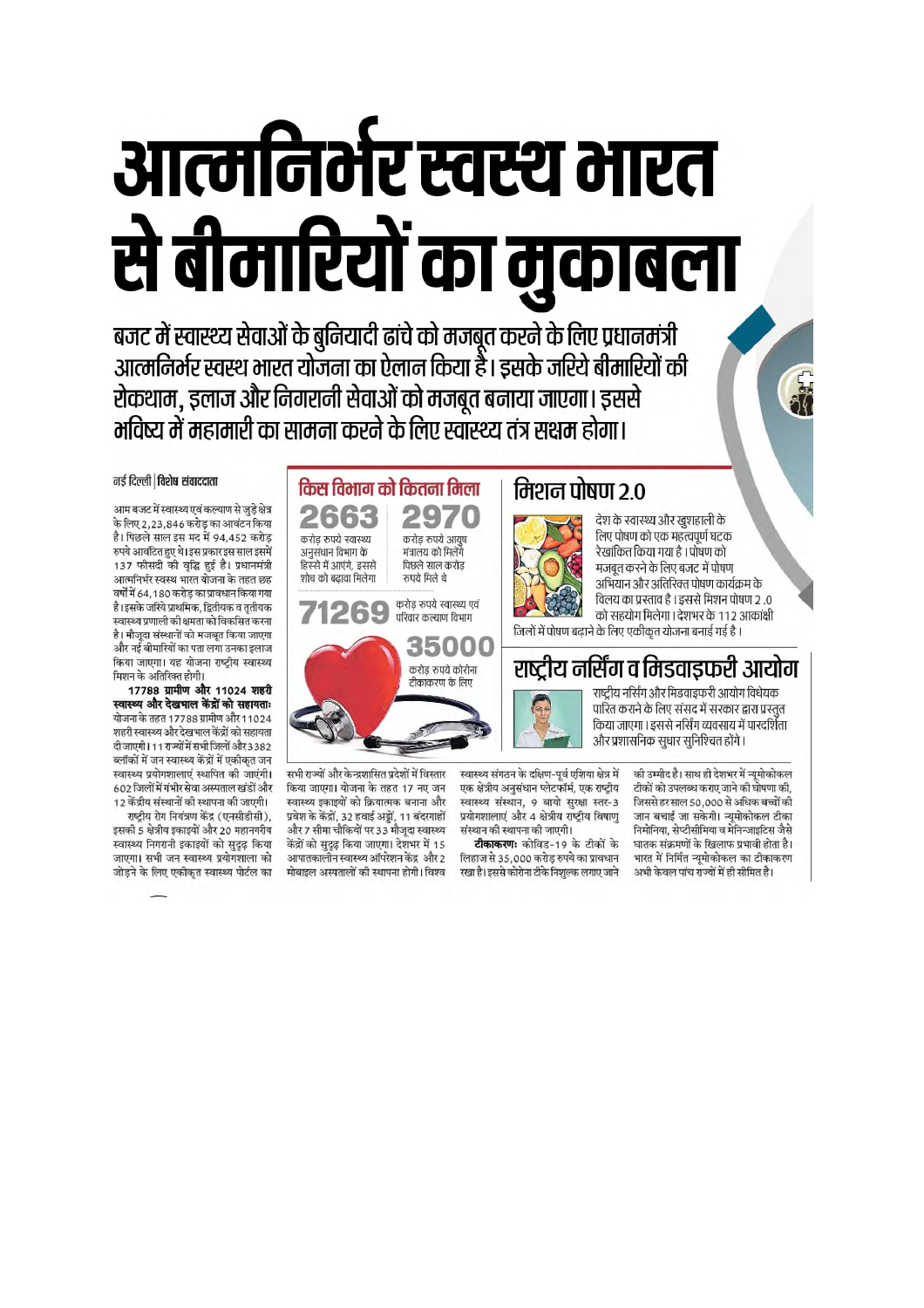#### **Pandemic**

### **In pandemic age, 137% increase in budget on health, well-being (Hindustan Times: 20210202)**

#### https://epaper.hindustantimes.com/Home/ArticleView

Centre keeps ₹64k cr for Atmanirbhar scheme; allocation for Ayushman Bharat remains unchanged

India's overall allocation for health and well being has soared by 137% in the financial year 2021-22 to  $\overline{z}$ , 23 lakh crore compared to the budgeted spending in 2020-21 as the country seeks to boost the capacity of its health-care system to detect and cure new and emerging diseases in the aftermath of the Covid-19 pandemic.

The Budget unveiled by finance minister Nirmala Sitharaman features a new centrallysponsored initiative called the PM Atmanirbhar Swasth Bharat Yojana, with an outlay of about ₹64,180 crores over six years. It set aside ₹35,000 crore for Covid-19 vaccines.

The initiative is aimed at developing capacities of the primary, secondary, and tertiary care health systems, strengthen existing national institutions, and creating new institutions to detect and cure new diseases in the wake of the pandemic that has affected 10.7 million people and claimed more than 154,000 lives in the country. It will be in addition to the National Health Mission.

"…The Budget outlay for health and well being is ₹2,23,846 crores in BE 2021-22 as against this year's BE of ₹94,452 crores, an increase of 137 percent," Sitharaman said.

Experts noted that the 137% increase includes many one-time allocations.

"The proposed investment of ₹64,200 crore over six years under the PM AtmaNirbhar Swasth Bharat Yojana is encouraging… excluding Covid vaccinations and water and sanitation expenditure, the remaining healthcare budget has seen a modest increase of 11% (vs. 137% for the overall healthcare budget)…," said Manoj Garg, director of investments at White Oak Capital, in a statement.

The budgeted expenditure on the Ayushman Bharat health insurance scheme has been kept unchanged at ₹6,400 crore, Garg noted.

"The increase in the healthcare budget from ₹94,500 crore to ₹2.23 lakh crore is driven in large part by budgetary allocations for Covid vaccinations (₹35,000 crore, accounting for 27% of the increase) and an increase in water and sanitation costs (₹74,500 crore, accounting for 58% of the increase)," he added.

This year's budget proposal rests on six pillars, of which health and well-being is one of the key pillars. The government's three focus areas in the health segment mentioned by the finance minister were preventive, curative and well-being.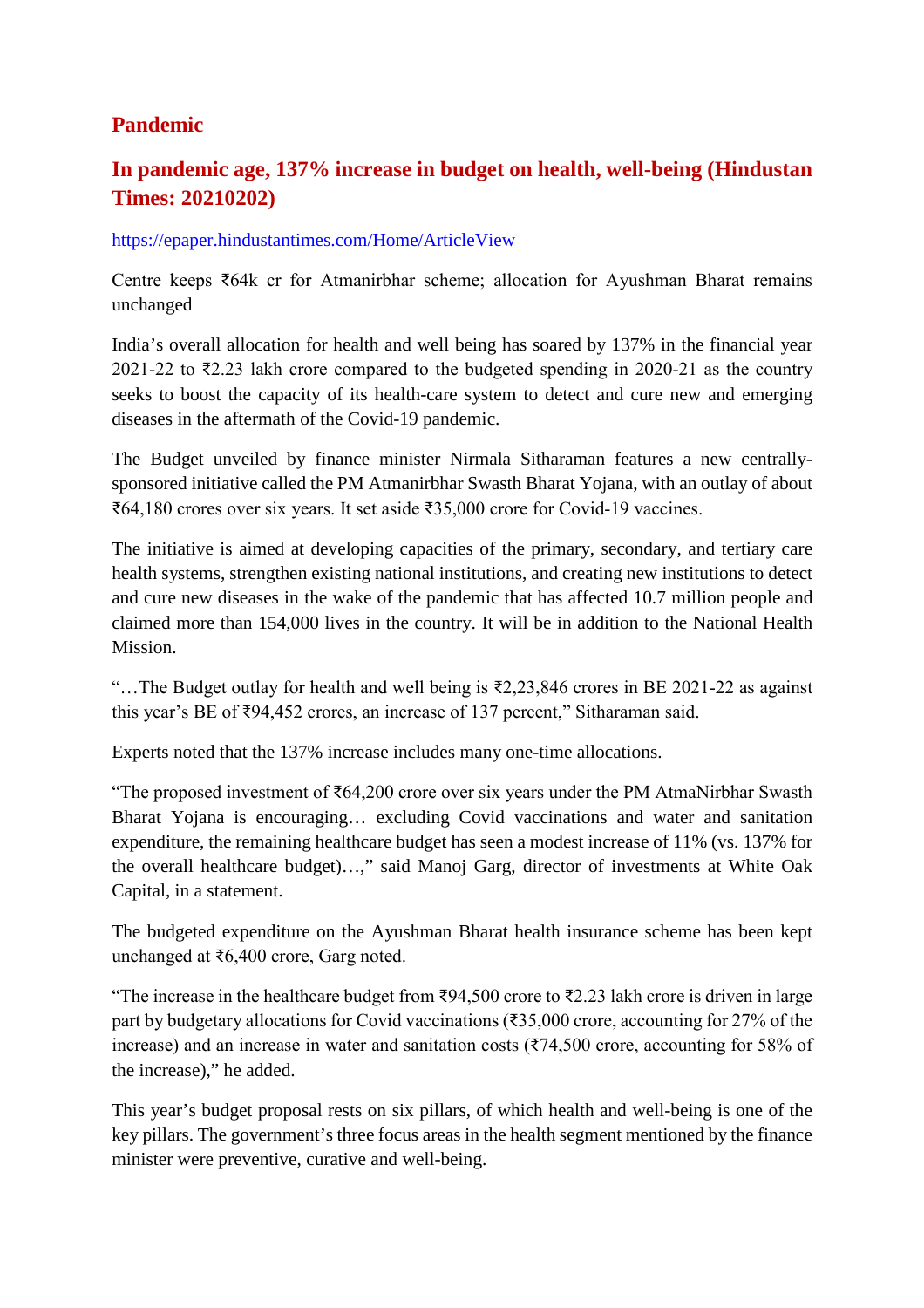Many inclusions in the budget this year have been made keeping in mind the coronavirus disease (Covid-19) pandemic, and to deal with such public health emergencies in future, that includes setting aside ₹35,000 crore for Covid-19 vaccines, additional grants of ₹13,192 for health, ₹36,022 crore for water and sanitation, and strengthening disease surveillance initiatives by upgrading the National Centre for Disease Control (NCDC).

In order to better the deal with infectious disease outbreaks, the government plans to set up integrated public health labs in all districts and 3,382 block public health units in 11 states, and establishing critical care hospital blocks in 602 districts and 12 central institutions.

The plan for strengthening of the NCDC will also include upgrading its five regional branches, and 20 metropolitan health surveillance units. There will be an expansion of the integrated health information portal to all states and Union territories to connect all public health labs; operationalisation of 17 new public health units and strengthening of 33 existing public health units at points of entry, that is at 32 airports, 11 seaports and seven land crossings.

"The budget provides a much-needed boost to health, nutrition sanitation and pollution control, all of which will contribute to improved health and well being. Primary health care is receiving more support, with even the previously neglected urban component getting new health and wellness centres. The strengthening of disease surveillance system across the country and entry points to the country as well as the laboratory capacity in all districts is also needed for pandemic prevention and epidemic response," said Dr K Srinath Reddy, founder, Public Health Foundation of India (PHFI).

For enhancing disease surveillance system, the government will also set up 15 health emergency operation centres and two mobile hospitals; along with a national institution for One Health, a regional research platform for the World Health Organisation's South East Asia Region, and nine Bo-Safety Level (BSL)-3 laboratories and four regional National Institutes for Virology.

"Two or more vaccines are expected soon, and I allot ₹35,000 crore for Covid-19 vaccines in 2021-22, and committed to providing more funds, if required," Sitharaman said.

The use of another key vaccine, pneumococcal vaccine, that saves children from potentially fatal health conditions such as pneumonia, meningitis, and sepsis will be expanded to other states. Currently, the vaccine is being used only in five states, and will now be rolled out in the entire country.

"It will avoid more than 50,000 child deaths annually in India," said Sitharaman.

Since malnutrition is one of the primary concerns in India because of which many healthrelated indicators are still not improving, the government has proposed launching an improvised Mission Poshan 2.0, to strengthen nutritional content, delivery, outreach, and outcomes by merging the supplementary nutrition programme and the earlier Poshan Abhiyan.

An intensified approach is planned to improve nutritional outcomes across 112 aspirational districts.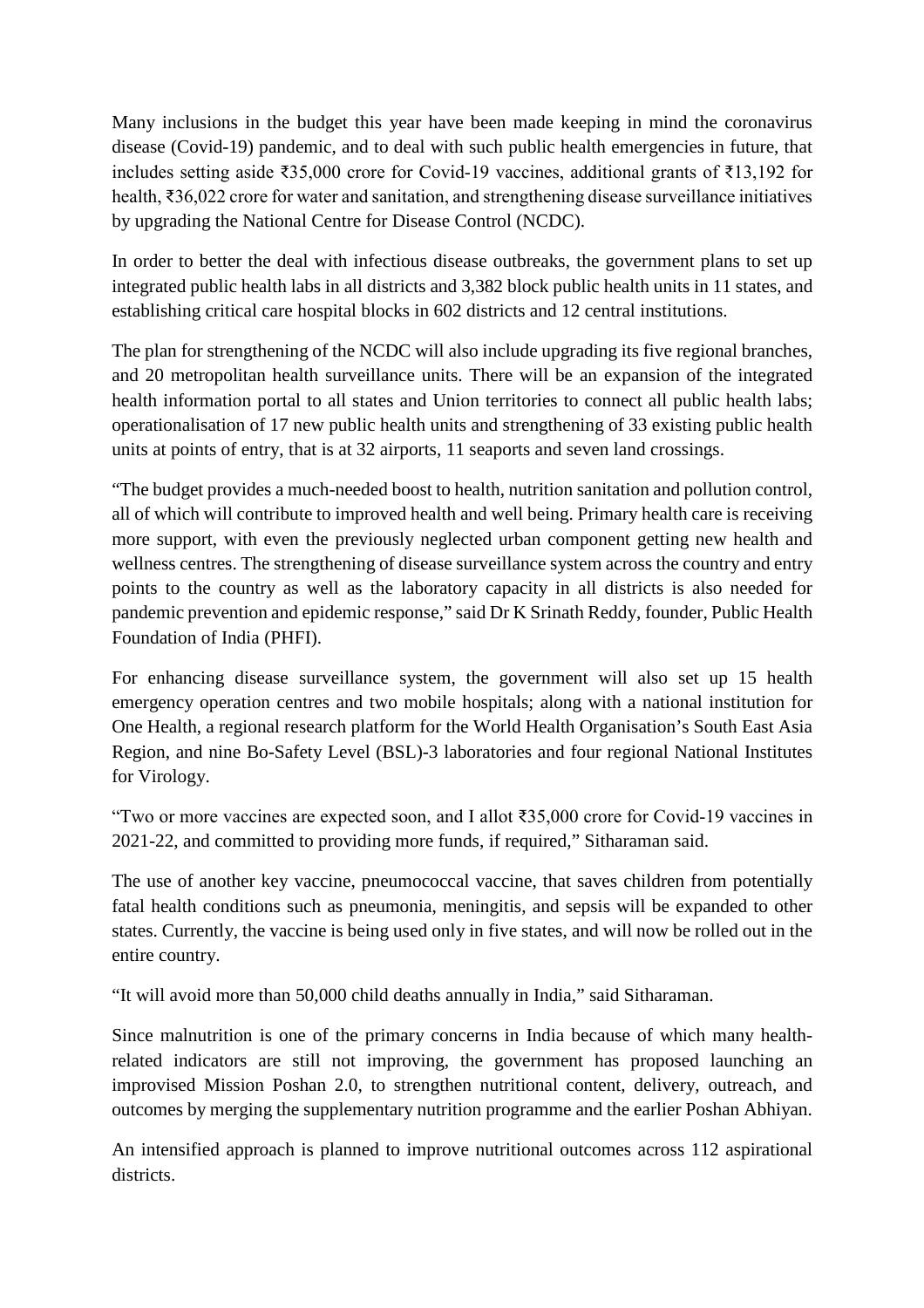#### **Covid-19 vaccines**

#### **Covid-19 vaccines given a special ₹35k cr allocation (Hindustan Times: 20210202)**

https://epaper.hindustantimes.com/Home/ArticleView

The Union government has decided to set aside ₹35,000 crore for coronavirus vaccine in the 2021-22 financial year, finance minister Nirmala Sitharaman said while presenting the Union Budget on Monday, with the promise that more money will be committed if needed.

This is the first time the government has announced monetary commitment at this scale and, back-of-the-envelope calculations showed, it could be enough to buy 1-1.5 billion doses, taking into account rates that India has already been able to negotiate with vaccine makers.

"Two or more vaccines are expected soon, and I allot ₹35,000 crore for Covid-19 vaccines in 2021-22, and [am] committed to providing more funds, if required," said Sitharaman.

At present, India has two vaccines – Serum Institute of India-manufactured Covishield and Bharat Biotech-made Covaxin. While Covishied has been purchased at around ₹200 per dose, Covaxin costs roughly ₹295 a dose. The amount committed on Monday will buy 1.6 billion doses of the SII-made vaccines and 1.1 billion of Bharat Biotech-made dose. Both need to be taken in two doses, four weeks apart

"The experiences of the country's year-long fight with Covid have shaped the Union Budget. This will give a tremendous boost to India's health infrastructure… The Covid-19 vaccination drive was inaugurated by Prime Minister Narendra Modi ji on 16th January and is presently being given to Health Care Workers and the Frontline Workers; others along the priority pyramid will be given the vaccine in coming times. The Union finance minister has allocated ₹35,000 crore for it and also stated that she will provide more fund if required, which will be a huge boost to the morale of the country," said the health ministry in a statement.

India aims to vaccinate at least 300 million high risk people in the first phase of Covid-19 vaccination drive, which is expected to last till August. The government has said that for now, it will bear the cost of vaccinating this high-risk population. As on Monday, 3.7 million health care workers were given Covid-19 vaccine doses.

"It's a great step ahead, and far-reaching budget announcement, providing ₹35,000 crore for Covid-19 vaccination in 2021-22. The finance minister's commitment will help contain, and lead our nation towards accomplishing a Covid-19 disease free Bharat," said Krishna Ella, chairman and managing director, Bharat Biotech.

Adar Poonawalla, the CEO of SII, said: "We welcome the FM's emphasis on healthcare spending, and immunization especially for Covid and the pneumococcal vaccines as this will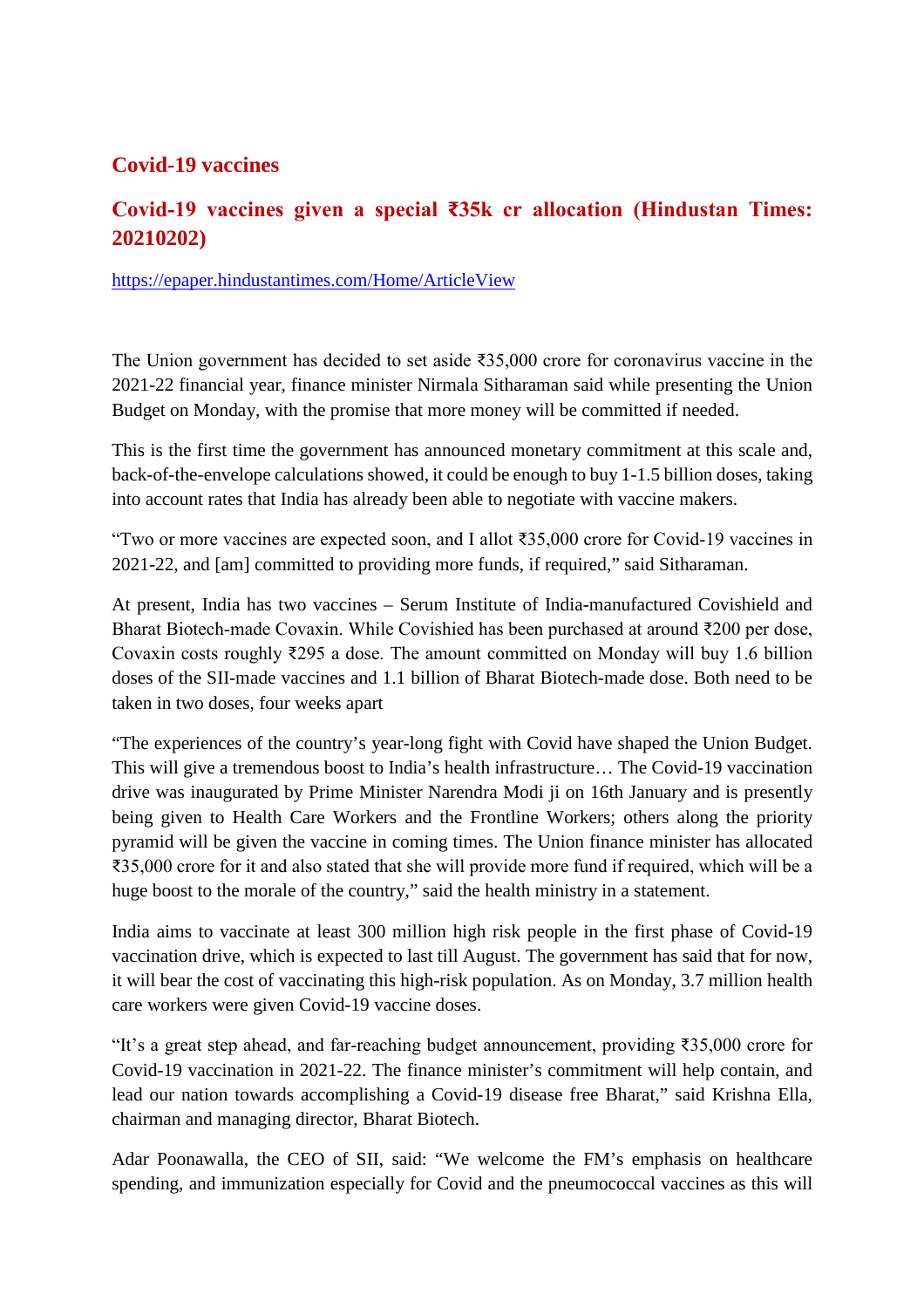help India recover rapidly from this pandemic. This will also encourage expansion in the sector."

#### **Pregnancy**

#### **Study links diabetes during pregnancy with increased risk of heart disease (Hindustan Times: 20210202)**

https://www.newkerala.com/news/2021/19613.htm

Study links diabetes during pregnancy with increased risk of heart disease

Women with a history of diabetes during pregnancy (gestational diabetes) are twice as likely by mid-life to develop calcium in heart arteries--a strong predictor of heart disease-- even if healthy blood sugar levels were attained many years after pregnancy, according to new research.

The research was published today in the American Heart Association's flagship journal Circulation.

Gestational diabetes, which is high blood sugar levels (glucose intolerance) first recognized during pregnancy, affects approximately 9% of U.S. pregnancies and up to 20% worldwide. After pregnancy, women who had gestational diabetes are at higher risk of developing prediabetes or Type 2 diabetes, conditions that are risk factors for cardiovascular disease.

Previous studies found a much higher risk of heart disease in women with a history of gestational diabetes who later developed Type 2 diabetes. However, it remained unclear whether heart disease risk among women with a history of gestational diabetes was lower for women who attained healthy glucose levels or who developed prediabetes in mid-life.

In 2018, the American College of Cardiology/American Heart Association Cholesterol Clinical Practice Guidelines specified that a history of gestational diabetes enhances women's risk for artery build-up that leads to cardiovascular disease.

Using data from the multicenter, 30-year prospective Coronary Artery Risk Development in Young Adult (CARDIA) study, researchers investigated whether attaining healthy blood sugar levels after pregnancy would mitigate the increased risk of cardiovascular disease that is associated with a history of gestational diabetes.

"CARDIA is the first study to assess heart disease risk in women with a history of gestational diabetes compared to those without gestational diabetes according to their blood sugar levels many years later. Women with previous gestational diabetes had a twofold higher risk of coronary artery calcium if they maintained normal blood sugar levels, later developed prediabetes, or later were diagnosed with Type 2 diabetes many years after pregnancy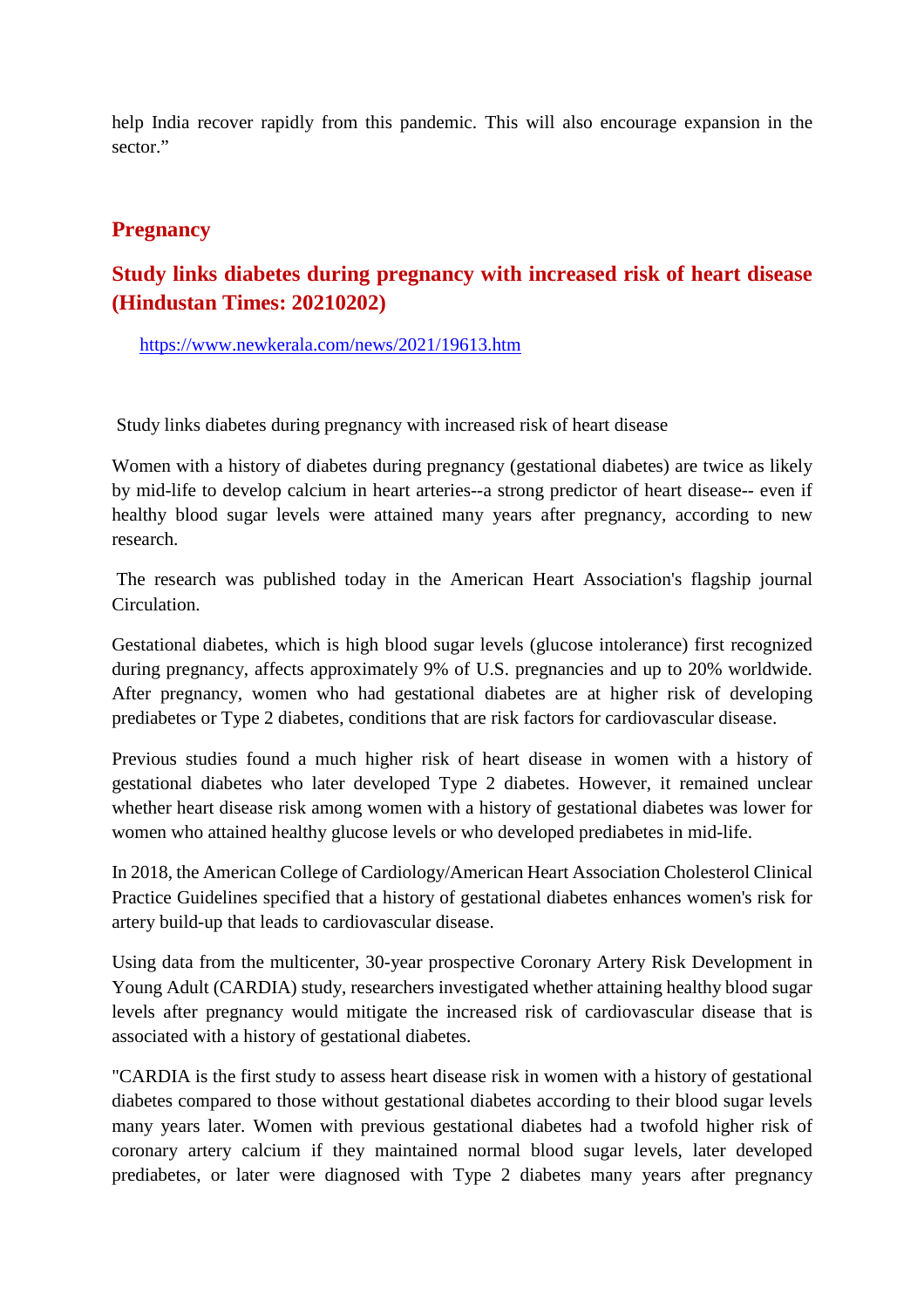compared to women without previous gestational diabetes who had normal blood sugar levels," said Erica P. Gunderson, PhD, M.S., M.P.H., epidemiologist and senior research scientist in the Cardiovascular and Metabolic Conditions Section at Kaiser Permanente's Division of Research in Oakland, California.

The CARDIA study enrolled more than 5,100 U.S. men and women who were aged 18-30 years at the beginning of the study in 1985. The new analysis includes approximately 1,100 women (49% Black women and 51% white women) without Type 1 or Type 2 diabetes who subsequently gave birth at least once during the 25-year study period, which ended in 2011. Blood tests were performed from before to after pregnancies at five-year intervals to determine if women had normal blood sugar levels, intermediate elevations in blood sugar levels (prediabetes) or they had developed overt Type 2 diabetes. Heart scans were performed to measure coronary artery calcium, a strong predictor for heart disease, at exams 15, 20 and 25 years after the baseline, the first exam of the study.

At the 25-year follow-up, the participants' median age was 48 years old, and 12% of the women in the study had a pregnancy complicated by gestational diabetes. The prospective analysis found

-Women with a history of gestational diabetes had a two-fold higher risk of coronary artery calcification whether they had healthy blood sugar levels, prediabetes or Type 2 diabetes.

-Attaining healthy blood sugar levels after pregnancy did not decrease the risk of developing cardiovascular disease in mid-life for women with previous gestational diabetes.

-Of women with previous gestational diabetes, 36% developed prediabetes and 26% developed Type 2 diabetes, compared to 35% and 9% of women with no history of gestational diabetes.

-25% of women with a history of gestational diabetes had some level of coronary artery calcium vs. 15% of women who never had gestational diabetes.

"We were surprised to discover that women with a history of gestational diabetes are at a significantly greater risk of heart artery calcification, even if they maintain normal blood sugar levels after pregnancy," Gunderson said.

"Our findings represent a shift in this paradigm by showing that normal blood glucose after gestational diabetes is still related to higher coronary artery calcium risk," the authors note.

"Risk assessment for heart disease should not wait until a woman has developed prediabetes or Type 2 diabetes," Gunderson said.

"Diabetes and other health problems that develop during pregnancy serve as early harbingers of future chronic disease risk, particularly heart disease. Health care systems need to integrate the individual's history of gestational diabetes into health records and monitor risk factors for heart disease, as well as the recommended testing for Type 2 diabetes in these women at regular intervals, which is critical to target prevention efforts."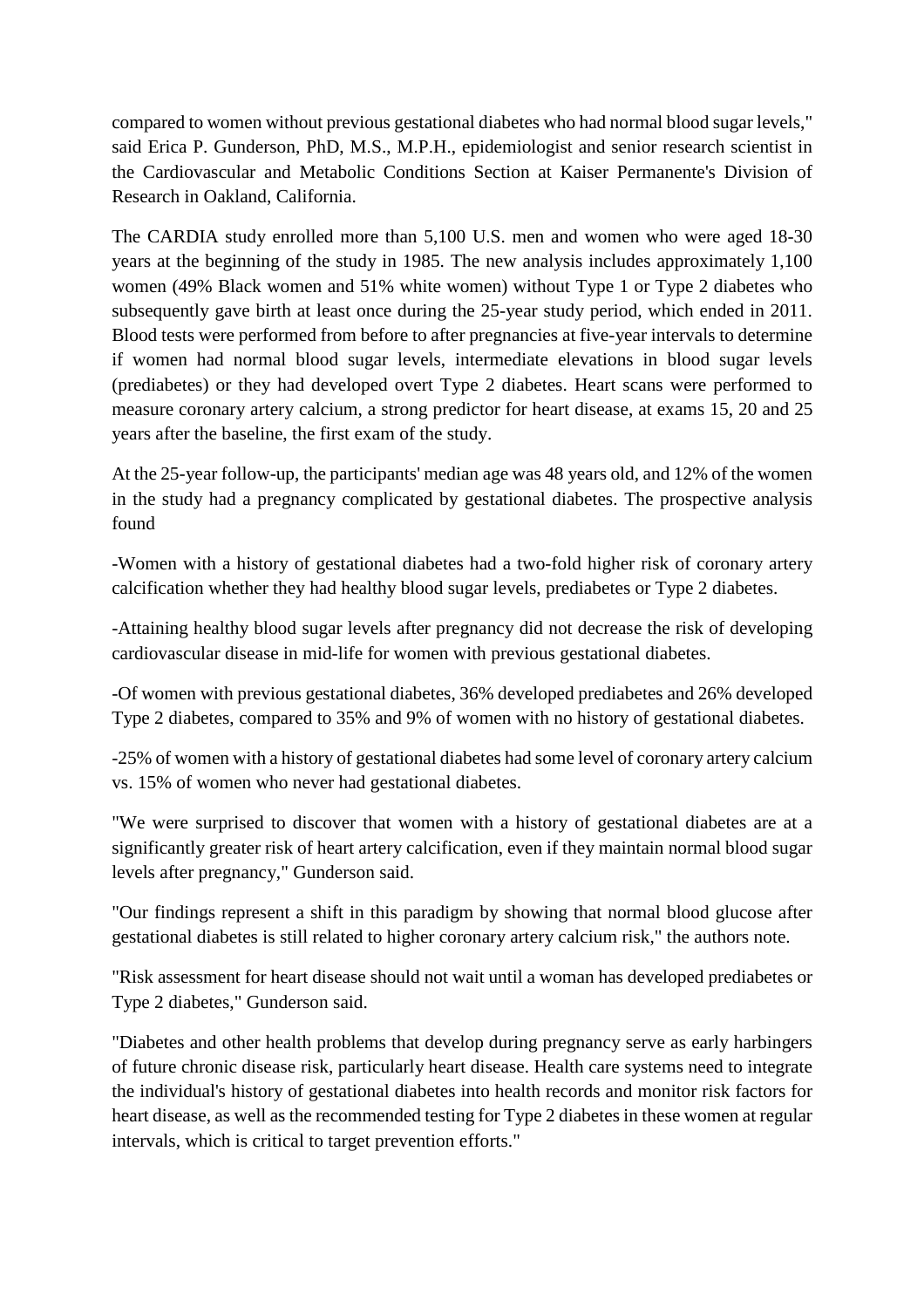Limitations of the study include that researchers had no measurement of coronary artery calcium levels prior to pregnancy, and coronary artery calcium scores were used as a surrogate marker for heart disease risk not cardiovascular events.

#### **High omega-3 index**

#### **Study: Individuals with High omega-3 index are less inclined to die from COVID-19 (Hindustan Times: 20210202)**

https://www.newkerala.com/news/2021/19304.htm

Researchers with the Fatty Acid Research Institute (FARI) and collaborators at Cedars-Sinai Medical Center in Los Angeles and in Orange County, CA claimed that people with higher omega-3 index have a lower probability of dying due to COVID-19.

Published the journal 'Prostaglandins, Leukotrienes and Essential Fatty Acids' shows the first direct evidence that higher omega-3 blood levels may reduce the risk for death from COVID-19 infection.

There are several papers in the medical literature hypothesizing that omega-3 fatty acids should have beneficial effects in patients with COVID-19 infection, but up until now, there have been no published peer-reviewed studies supporting that hypothesis.

This study included a hundred patients admitted to the hospital with COVID-19 for whom admission blood samples had been stored. Clinical outcomes for these patients were obtained and blood was analyzed for the Omega-3 Index (O3I, red blood cell membrane EPA+DHA levels) at OmegaQuant Analytics (Sioux Falls, SD). Fourteen of the patients died.

A hundred patients were grouped into four quartiles according to their O3I, with 25 per cent of the patients in each quartile. There was one death in the top quartile (i.e., 1 death out of 25 patients with O3I and gt;5.7 per cent), with 13 deaths in the remaining patients (i.e., 13 deaths out of 75 patients with O3I and lt;5.7 per cent).

In age-and-sex adjusted regression analyses, those in the highest quartile (O3I and gt;5.7 per cent) were 75 per cent less likely to die compared with those in the lower three quartiles  $(p=0.07)$ . Stated another way, the relative risk for death was about four times higher in those with a lower O3I ( and lt; 5.7 per cent) compared to those with higher levels.

"While not meeting standard statistical significance thresholds, this pilot study - along with multiple lines of evidence regarding the anti-inflammatory effects of EPA and DHA - strongly suggests that these nutritionally available marine fatty acids may help reduce the risk for adverse outcomes in COVID-19 patients. Larger studies are clearly needed to confirm these preliminary findings," said Arash Asher, MD, the lead author on this study.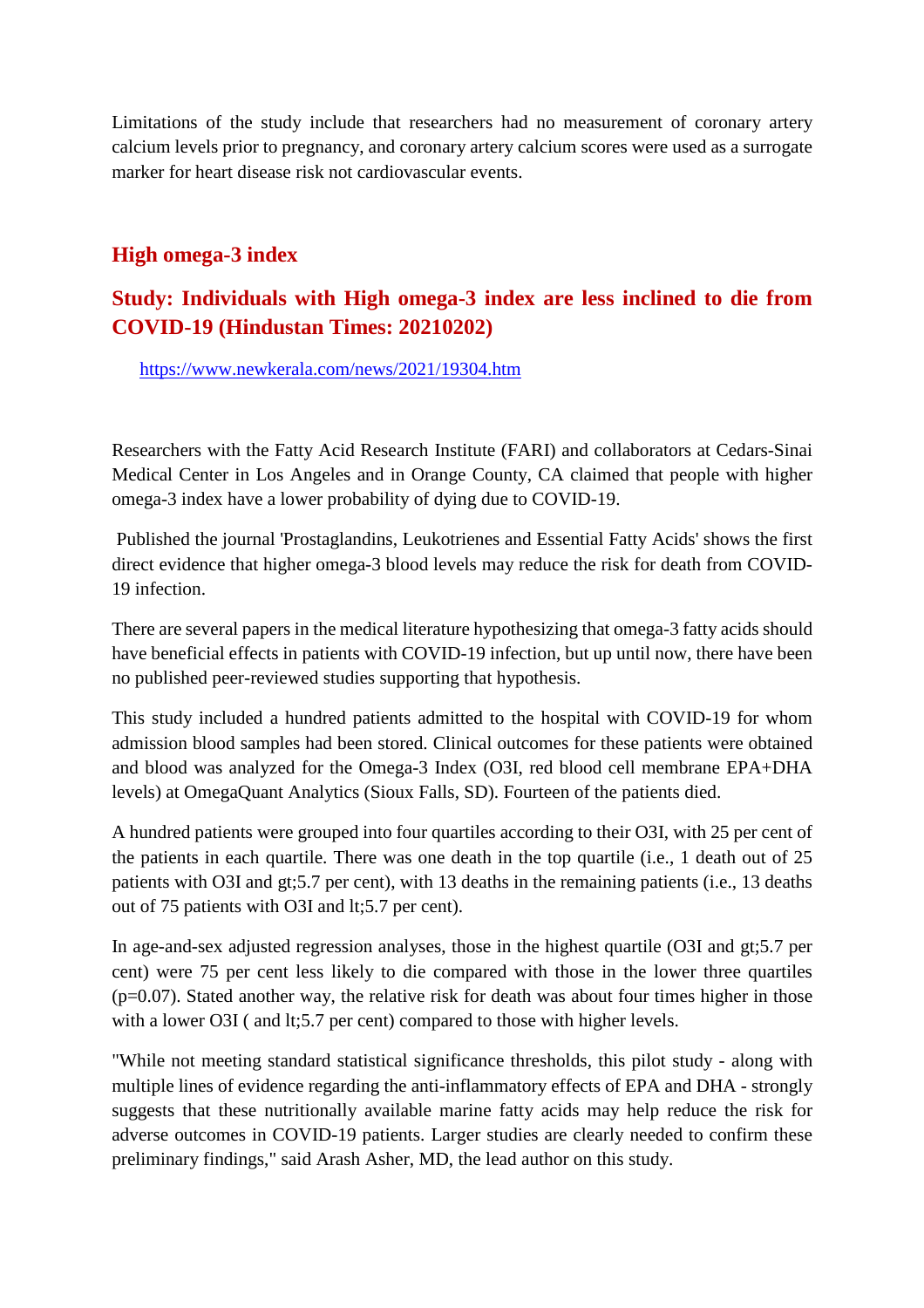Agreeing with Dr. Asher, cardiology researcher and co-developer with Dr. Harris of the Omega-3 Index, Clemens von Schacky, MD, (CEO, Omegametrix GmbH, Martinsried, Germany, and not involved with the study) said, "Asher et al have demonstrated that a low Omega-3 Index might be a powerful predictor for death from COVID-19. Although encouraging, their findings clearly need to be replicated."

Omega-3 expert James H. O'Keefe, Jr., MD, (Director of Preventive Cardiology, Saint Luke's Mid America Heart Institute, Kansas City, MO, and also not involved with the study) observed, "An excessive inflammatory response, referred to as a 'cytokine storm,' is a fundamental mediator of severe COVID-19 illness.

Omega-3 fatty acids (DHA and EPA) have potent anti-inflammatory activities, and this pilot study provides suggestive evidence that these fatty acids may dampen COVID-19's cytokine storm."

The FARI research team is currently seeking funding to expand upon these preliminary observations. Individuals and organizations that want to support this research are encouraged to visit FARI's donations page.

#### **Gene mutations**

#### **Panel finds more gene mutations, treatment targets for leukemia (Hindustan Times: 20210202)**

https://www.newkerala.com/news/2021/19292.htm

A gene panel that looks for about 10 times the number of cancer-causing genes as panels currently used to diagnose and fine tune treatment for a variety of cancers is effective at identifying problematic genes in the most common leukemia, investigators report.

The 523-gene panel, developed by San Diego-based biotech company Illumina, which includes all genes known to potentially cause cancer, can be readily adopted for use in clinical laboratories to diagnose acute myeloid leukemia, or AML, the investigators report in the journal PLOS ONE.

Identifying more genetic mutations in an individual's cancer also enables more targeted treatment for that patient, they say. That includes finding mutations not previously associated with their cancer type, which opens the door to using drugs targeting those mutations that have traditionally been used against other cancers.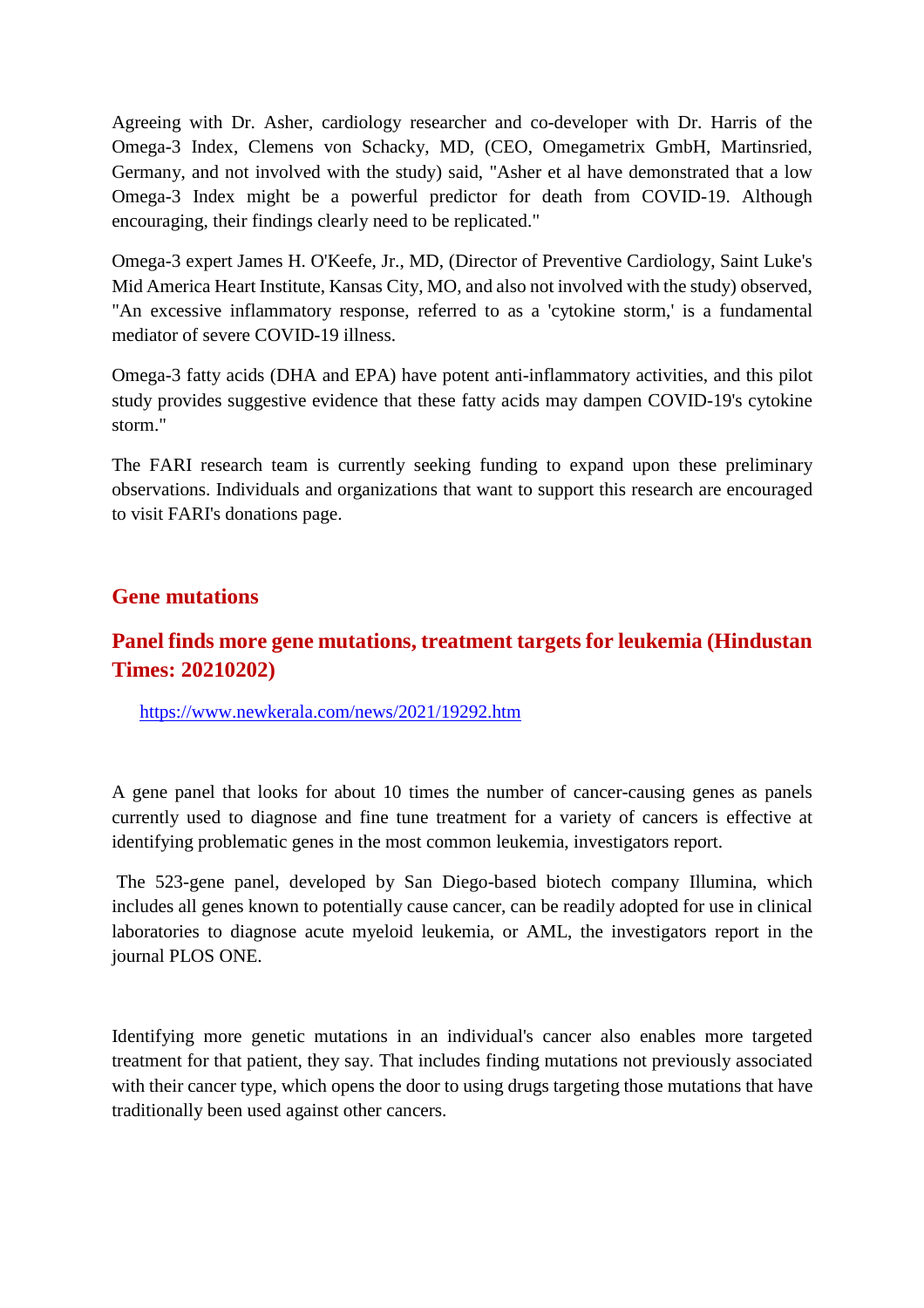"Having a bigger panel gives us more targets," says Dr. Ravindra Kolhe, vice chair for translational research in the Department of Pathology at the Medical College of Georgia at Augusta University.

"Part of what we found here is this 523-panel works for leukemia and that it's a practical and clinically relevant tool for clinical laboratories for routine molecular profiling of blood cancer," said Kolhe, the study's corresponding author.

AML is a distinct disease in every patient because, as investigators are increasingly learning, the gene mutations involved may not be the same in any two patients, says Dr. Vamsi Kota, MCG hematologist/oncologist who directs the Bone Marrow and Stem Cell Transplant Program at the Georgia Cancer Center and AU Health.

"The term 'leukemia' is broad and we should not be treating everyone the same. That is one of the reasons you see the same treatment working for some and not working for others," said Kota, a study coauthor.

The MCG investigators retrospectively analyzed 61 bone marrow samples, which included samples from 40 patients with confirmed leukemia and detailed clinical information on 27 of those patients.

The larger panel identified 880 variants in 292 genes, and only 14.8 percent of the variants were in genes included in the smaller 54-gene panel currently in use by many labs, they write. The remaining 749 variants are not typically assessed in a leukemia diagnosis or detected by the 54-gene panel, they note.

When they looked at the information available on those 749 variants in follow up, they found at least 14 of the variants in 10 genes likely could contribute to AML and 96.2 percent of the patients had at least one of the 14 novel variants. They also found 22 variants in five other genes associated with other tumor types in the vast majority of the patients with AML.

Novel variants identified in the patients might be significant in providing a more complete diagnosis and prognosis for patients and in better identifying treatment that more directly targets their cancer-associated mutations, they say.

There is often overlap in the mutations that contributes to different types of cancer and the broader assessment of mutations present should help identify those.

"The more we know, the more it expands our knowledge of leukemia and expands our ways to treat it," Kota said/

"If you find something abnormal in the genes, which is there in other cancers, then we can use those drugs in these patients," Kolhe added.

"The hope is by finding more of these mutations, we no longer call the cancer by a name but we call it-- and treat it -- by the mutations," said Kota.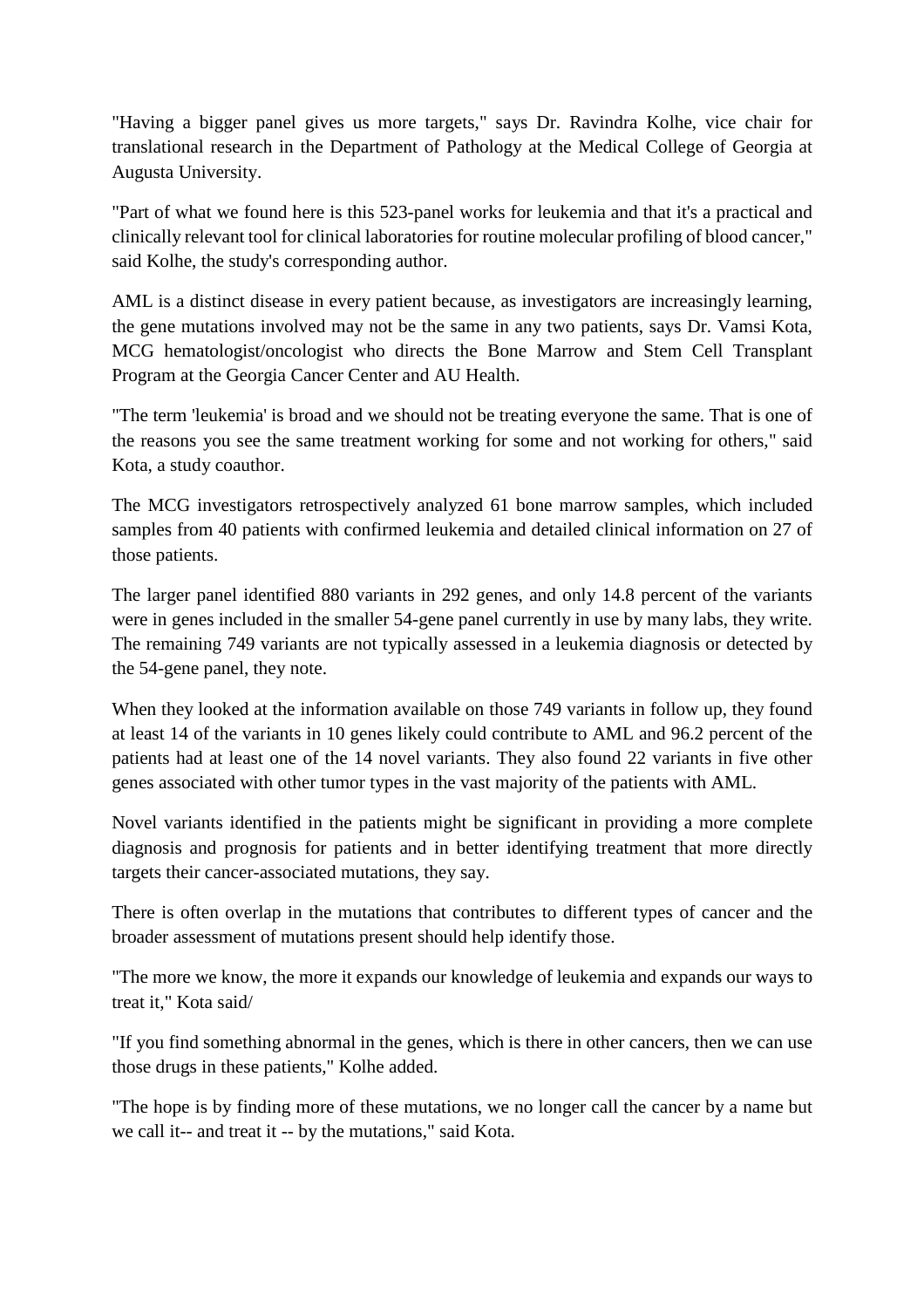The Georgia Esoteric and Molecular Laboratory, which Kolhe directs, was the first in the nation to validate the 523-gene panel by comparing results to established but less comprehensive methods, like polymerase chain reaction used to amplify small segments of DNA to look for suspect changes.

For this study, they also ran the same bone marrow samples multiple times on the 523-gene panel and found essentially 100 percent consistency each time. They also did individual tests looking for specific mutations identified by the panel, and those were consistently on par with the panel's findings as well. They found the larger panel nearly 100 percent effective in clinical sensitivity, specificity, precision and accuracy.

"It's a panel we can consistently do in a lab on a routine basis in a cost- effective way that increases our understanding of the gene mutations contributing to an individual patient's cancer," Kota said.

While noting their sample size was small, there were interesting clinical correlations, like finding seven mutations in a 23-year-old male who had been diagnosed with two mutations.

The new mutations they found included two novel variants now associated with leukemia and other cancers, they say. The patient, who had the highest number of gene mutations identified by the larger panel, only survived four months and two days.

Kota notes that decades have passed without any real advancements in AML treatment, but this year six new drugs, which target six mutations identified by the smaller gene panels, have been approved. Kolhe hopes the new panel will help expand that new drug number at least 10 times as well.

"The idea of having a bigger panel is not only confirming what we already know about which mutations are associated with a cancer but identifying new ones," Kolhe said.

"What we are doing is taking that 50-gene panel and going to the next level with a 523- gene panel and one of our goals includes identifying 60 new targets within the next five years," Kolhe said.

Most patients with AML relapse within three years of diagnosis, and broader identification of treatment targets should improve those percentages, they say.

The National Comprehensive Cancer Network recommends that testing for AML include molecular analysis for at least those six genes now known to be causative for AML.

Current guidelines also suggest the use of the multi-gene panels and next-generation sequencing for a comprehensive prognostic assessment. Next generation sequencing is a highthroughput approach, like the 523-gene panel, that enables investigators to efficiently sequence a large number of genes at one time, even the entire genome in a day's time. Sequencing means looking at the order of the four base pairs of DNA -- A, T, C and G -- to find changes that cause disease.